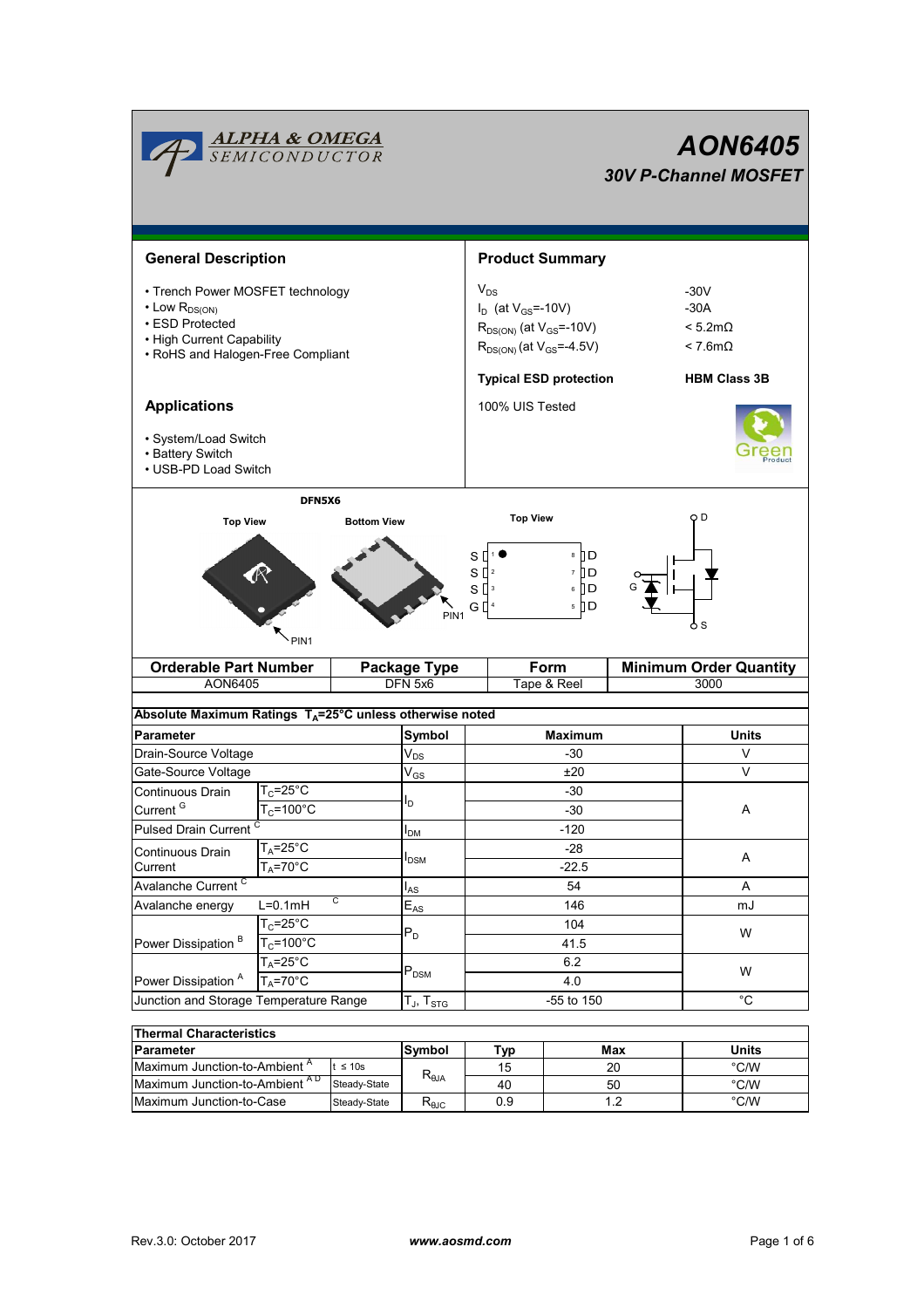

#### **Electrical Characteristics (TJ=25°C unless otherwise noted)**

| Symbol                                 | Parameter                                                                 | <b>Conditions</b>                                |                     | Min    | <b>Typ</b> | <b>Max</b> | <b>Units</b> |  |  |  |  |  |  |
|----------------------------------------|---------------------------------------------------------------------------|--------------------------------------------------|---------------------|--------|------------|------------|--------------|--|--|--|--|--|--|
| <b>STATIC PARAMETERS</b>               |                                                                           |                                                  |                     |        |            |            |              |  |  |  |  |  |  |
| $BV_{DSS}$                             | Drain-Source Breakdown Voltage                                            | $I_D = -250 \mu A$ , $V_{GS} = 0V$               |                     | $-30$  |            |            | V            |  |  |  |  |  |  |
| $I_{DSS}$                              | Zero Gate Voltage Drain Current                                           | $V_{DS}$ =-30V, $V_{GS}$ =0V                     |                     |        |            | $-1$       | μA           |  |  |  |  |  |  |
|                                        |                                                                           |                                                  | $T_J = 55^{\circ}C$ |        |            | $-5$       |              |  |  |  |  |  |  |
| $I_{GSS}$                              | Gate-Body leakage current                                                 | $V_{DS}$ =0V, $V_{GS}$ = $\pm$ 16V               |                     |        |            | ±10        | μA           |  |  |  |  |  |  |
| $V_{GS(th)}$                           | Gate Threshold Voltage                                                    | $V_{DS} = V_{GS} I_D = -250 \mu A$               |                     | $-1.2$ | $-1.7$     | $-2.2$     | V            |  |  |  |  |  |  |
| $R_{DS(ON)}$                           |                                                                           | $V_{GS}$ =-10V, $I_{D}$ =-20A                    |                     |        | 4.1        | 5.2        | $m\Omega$    |  |  |  |  |  |  |
|                                        | Static Drain-Source On-Resistance                                         |                                                  | $T_J = 125$ °C      |        | 5.8<br>7.3 |            |              |  |  |  |  |  |  |
|                                        |                                                                           | $\overline{V_{GS}}$ =-4.5V, I <sub>D</sub> =-20A |                     |        | 5.7        | 7.6        | $m\Omega$    |  |  |  |  |  |  |
| $g_{FS}$                               | $V_{DS} = -5V$ , $I_D = -20A$<br><b>Forward Transconductance</b>          |                                                  |                     |        | 70         |            | S            |  |  |  |  |  |  |
| $V_{SD}$                               | Diode Forward Voltage                                                     | $I_S = -1A$ , $V_{GS} = 0V$                      |                     |        |            | $-1$       | V            |  |  |  |  |  |  |
| $I_{\rm S}$                            | Maximum Body-Diode Continuous Current G                                   |                                                  |                     |        | $-30$      | A          |              |  |  |  |  |  |  |
|                                        | <b>DYNAMIC PARAMETERS</b>                                                 |                                                  |                     |        |            |            |              |  |  |  |  |  |  |
| $C_{\text{iss}}$                       | Input Capacitance                                                         |                                                  |                     |        | 5020       |            | pF           |  |  |  |  |  |  |
| $C_{\rm oss}$                          | $V_{GS}$ =0V, $V_{DS}$ =-15V, f=1MHz<br><b>Output Capacitance</b>         |                                                  |                     | 815    |            | рF         |              |  |  |  |  |  |  |
| $\mathbf{C}_{\text{rss}}$              | Reverse Transfer Capacitance                                              |                                                  |                     | 615    |            | pF         |              |  |  |  |  |  |  |
| R <sub>g</sub>                         | $f = 1$ MHz<br>Gate resistance                                            |                                                  |                     |        | 125        | 250        | Ω            |  |  |  |  |  |  |
|                                        | <b>SWITCHING PARAMETERS</b>                                               |                                                  |                     |        |            |            |              |  |  |  |  |  |  |
| $Q_q(10V)$                             | <b>Total Gate Charge</b>                                                  |                                                  |                     |        | 93         | 130        | nC           |  |  |  |  |  |  |
| $Q_q(4.5V)$                            | <b>Total Gate Charge</b><br>$V_{GS}$ =-10V, $V_{DS}$ =-15V, $I_{D}$ =-20A |                                                  |                     | 46     |            | nC         |              |  |  |  |  |  |  |
| $Q_{gs}$                               | Gate Source Charge                                                        |                                                  |                     |        | 14         |            | nC           |  |  |  |  |  |  |
| $\mathsf{Q}_{\underline{\mathsf{gd}}}$ | Gate Drain Charge                                                         |                                                  |                     | 21     |            | nC         |              |  |  |  |  |  |  |
| $t_{D(0n)}$                            | Turn-On DelayTime                                                         |                                                  |                     |        | 180        |            | ns           |  |  |  |  |  |  |
| t,                                     | Turn-On Rise Time                                                         | $V_{GS}$ =-10V, $V_{DS}$ =-15V,                  |                     |        | 280        |            | ns           |  |  |  |  |  |  |
| $t_{D(off)}$                           | Turn-Off DelayTime                                                        | $R_1 = 0.75\Omega$ , $R_{\text{GEN}} = 3\Omega$  |                     |        | 1400       |            | ns           |  |  |  |  |  |  |
| $\mathbf{t}_\text{f}$                  | <b>Turn-Off Fall Time</b>                                                 |                                                  |                     | 830    |            | ns         |              |  |  |  |  |  |  |
| $\mathsf{t}_{\mathsf{rr}}$             | Body Diode Reverse Recovery Time                                          | $I_F$ =-20A, di/dt=500A/ $\mu$ s                 |                     |        | 17         |            | ns           |  |  |  |  |  |  |
| $Q_{rr}$                               | $I_F$ =-20A, di/dt=500A/ $\mu$ s<br>Body Diode Reverse Recovery Charge    |                                                  |                     |        | 53         |            | nC           |  |  |  |  |  |  |

A. The value of R<sub>BJA</sub> is measured with the device mounted on 1in<sup>2</sup> FR-4 board with 2oz. Copper, in a still air environment with T<sub>A</sub> =25° C. The Power dissipation P<sub>DSM</sub> is based on R <sub>θJA</sub> t≤ 10s and the maximum allowed junction temperature of 150°C. The value in any given application depends on

the user's specific board design.<br>B. The power dissipation P<sub>D</sub> is based on T<sub>J(MAX)</sub>=150° C, using junction-to-case thermal resistance, and is more useful in setting the upper<br>dissipation limit for cases where additional

C. Single pulse width limited by junction temperature  $T_{J(MAX)}$ =150°C.

D. The R<sub>θJA</sub> is the sum of the thermal impedance from junction to case R<sub>θJC</sub> and case to ambient.<br>E. The static characteristics in Figures 1 to 6 are obtained using <300µs pulses, duty cycle 0.5% max.

F. These curves are based on the junction-to-case thermal impedance which is measured with the device mounted to a large heatsink, assuming a

maximum junction temperature of  $T_{J(MAX)}$ =150°C. The SOA curve provides a single pulse rating. G. The maximum current rating is package limited.

H. These tests are performed with the device mounted on 1 in<sup>2</sup> FR-4 board with 2oz. Copper, in a still air environment with T<sub>A</sub>=25°C.

APPLICATIONS OR USE AS CRITICAL COMPONENTS IN LIFE SUPPORT DEVICES OR SYSTEMS ARE NOT AUTHORIZED. AOS DOES NOT ASSUME ANY LIABILITY ARISING OUT OF SUCH APPLICATIONS OR USES OF ITS PRODUCTS. AOS RESERVES THE RIGHT TO IMPROVE PRODUCT DESIGN,FUNCTIONS AND RELIABILITY WITHOUT NOTICE.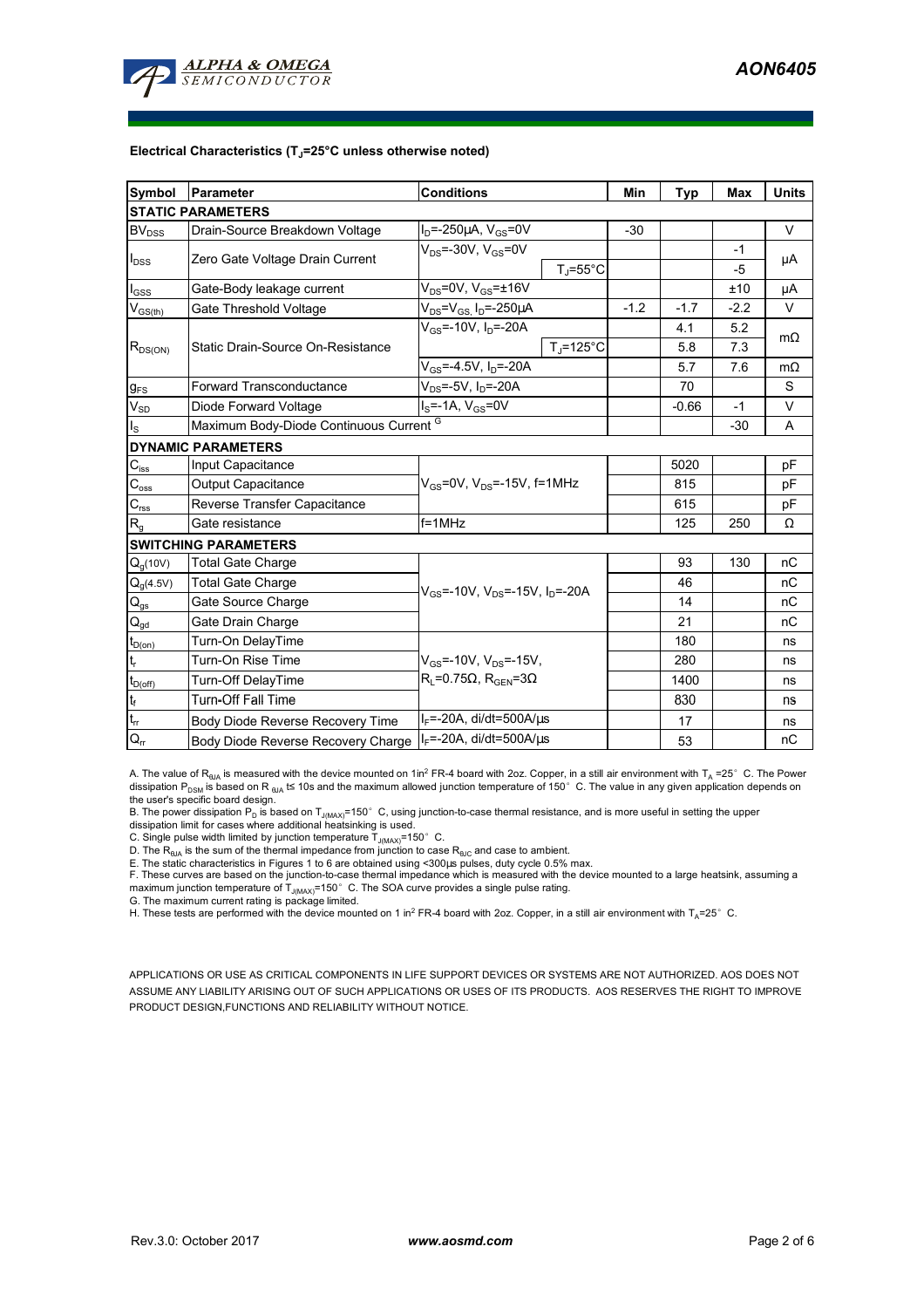

### **TYPICAL ELECTRICAL AND THERMAL CHARACTERISTICS**

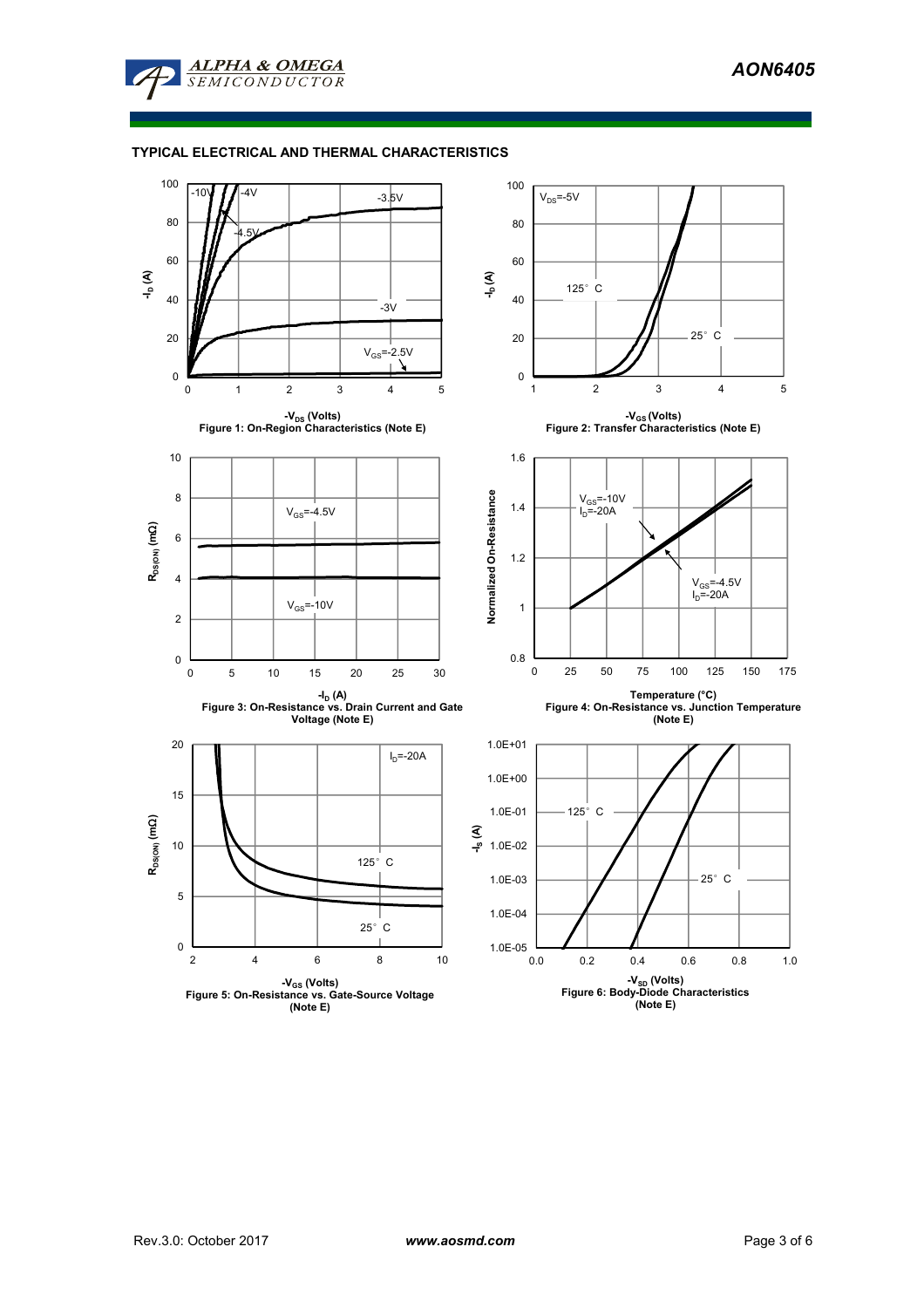

### **TYPICAL ELECTRICAL AND THERMAL CHARACTERISTICS**



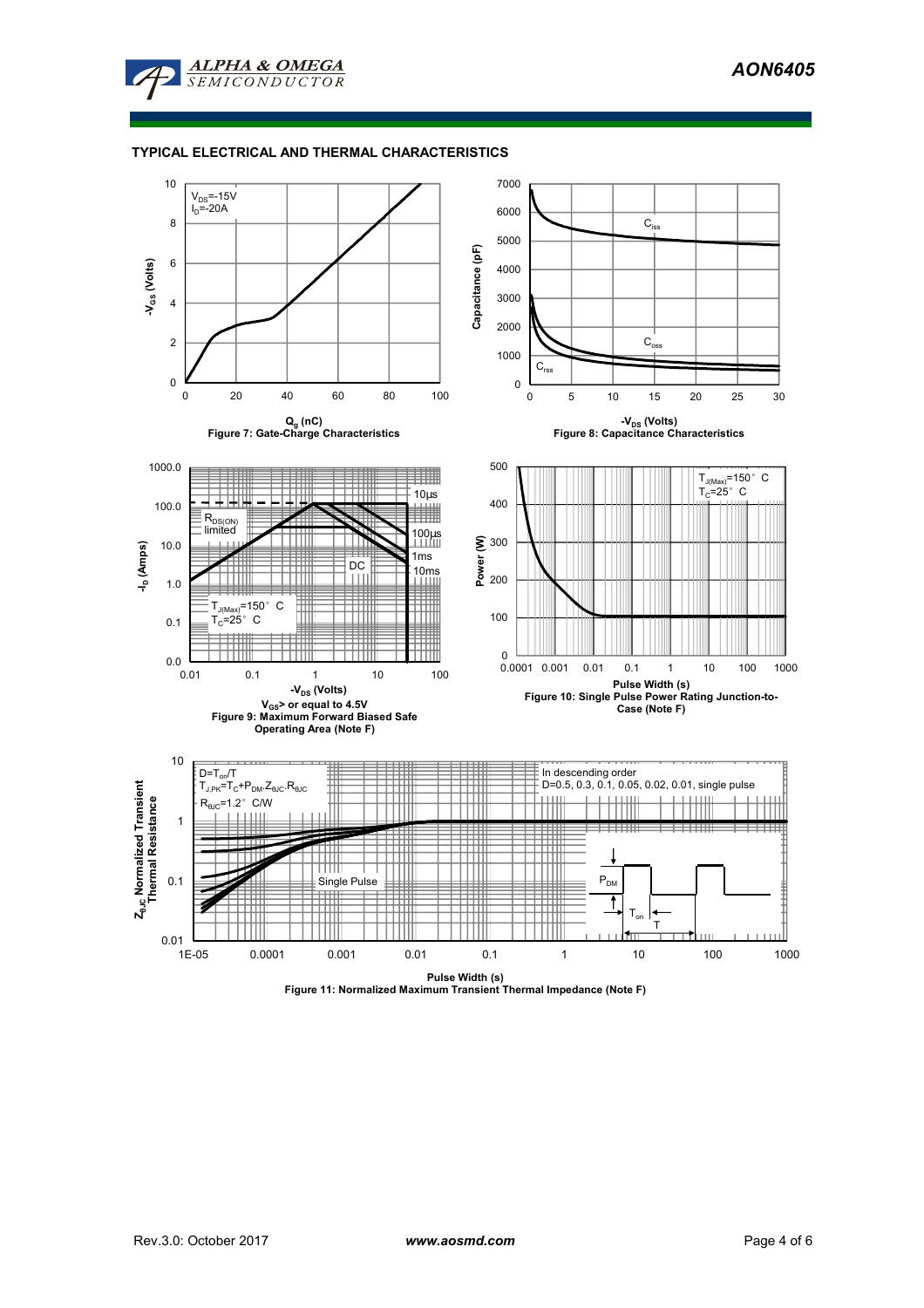

### **TYPICAL ELECTRICAL AND THERMAL CHARACTERISTICS**